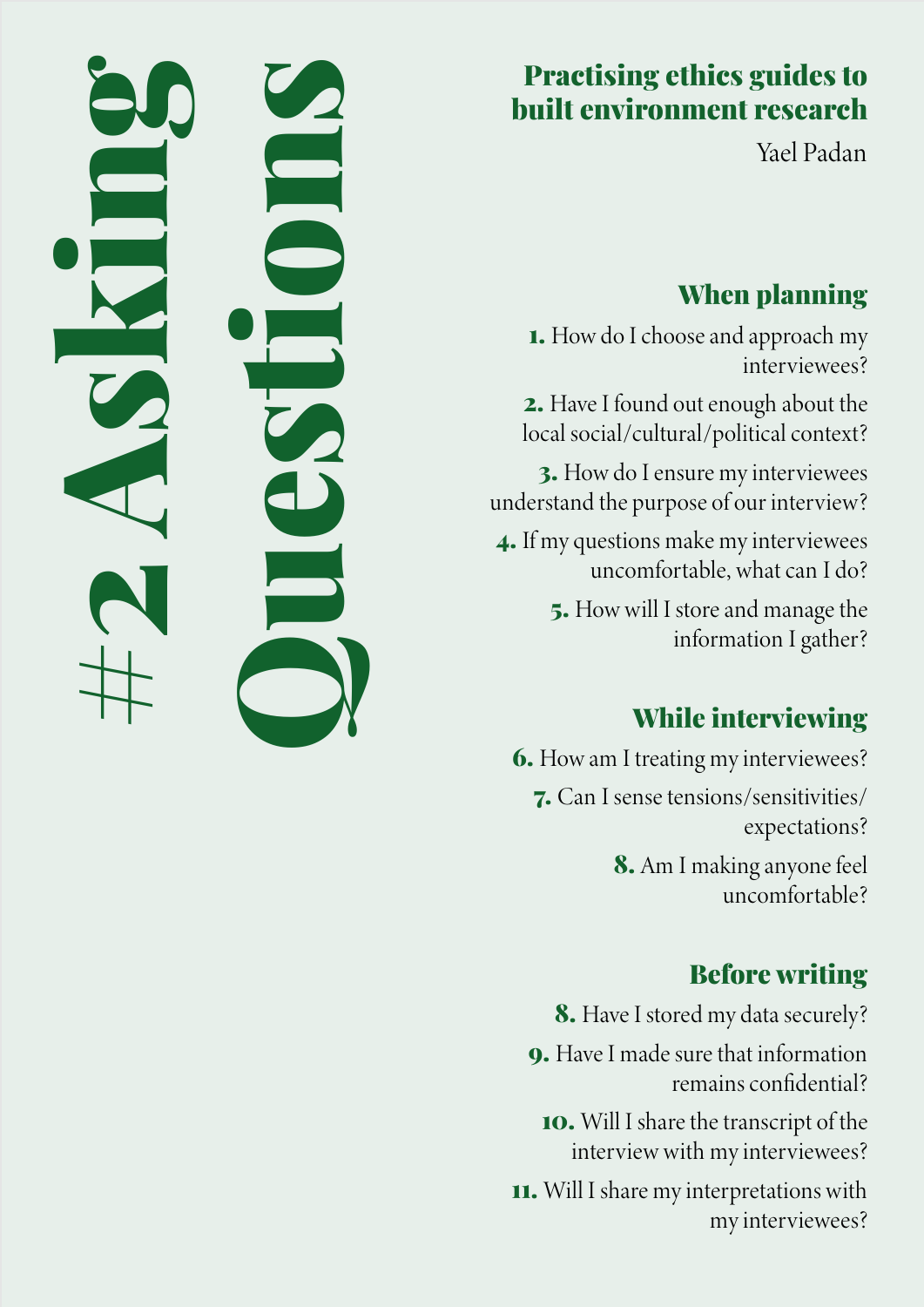## Practising Ethics: Guides

These guides, curated by the Bartlett's Ethics Commission in collaboration with KNOW (Knowledge in Action for Urban Equality), and edited by Jane Rendell, (Director of the Bartlett Ethics Commission 2015-20), offer insights by experienced researchers into how to negotiate the ethical dilemmas that can arise during a research project. The aim is to help you practise built environment research ethically. David Roberts (Bartlett Ethics Fellow 2015-20) devised the format and structure of these guides to follow the ethical issues that arise during the development of a research process – from planning, to conducting, to communicating and producing outcomes – and Ariana Markowitz wrote some of the introductory text that runs across all guides. The guides focus on the different kinds of ethical issues you might encounter as a result of using specific processes or methods, and pay attention to the particular contexts and ways in which these methods are practised. Because when practising research, methods and context inform one another, we consider this series of guides as embedded in a mode of applied ethics called situated or relational ethics. Where you see words that are highlighted, they refer back to our definitions of key ethical principles and to terms contained in institutional protocols as found on [Practising Ethics.](http://practisingethics.org)

- 1. *Making Images* (David Roberts)
- 2. *Asking Questions* (Yael Padan)
- 3. *Co-producing Knowledge* (Yael Padan)
- 4. *Staging Research* (David Roberts)
- 5. *Researching, Risk, and Wellbeing* (Ariana Markowitz)
- 6. *Researching Internationally* (Emmanuel Osuteye)

#### Acknowldgements

The Bartlett Ethics Commission worked alongside the Bartlett Ethics Working Group from 2015-8, and so benefitted greatly from the input of Martin Austwick, Claire Colomb, Helen Dougal, Helen Fisher, Efrosyni Konstaninou, Rowena Lamb, James O'Leary, Niamh Murtagh, Hedley Smyth, and Steve Ridge, but in particular Jens Kandt, Mike Raco, Michelle Shipworth, and Michael Walls. The project was supported educationally and economically by the Bartlett Faculty, and specifically its former Dean, Alan Penn.

## Guide # 2 Asking Questions by Yael Padan

*'[W ]e can explore... the texture and weave of everyday life, the understandings, experiences and imaginings of our research participants, the ways that social processes, institutions, discourses or relationships work, and the significance of the meanings that they generate.'* 

Jennifer Mason, *Qualitative Researching,*  (London: Sage, 2002), 1.

## About this guide: why and how built environment researchers co-produce knowledge

Built environment research is as much about people as it is about places: the people who use and inhabit the places you are researching, the people who engage with those places emotionally or spiritually even if they are not physically present, the people who build them, and the people who own or manage them. In addition, you the researcher are necessarily a key actor: you devise the research approach, become a participant in the place where you gather data, and you determine how to interpret that data and what to do with it. Because people are unpredictable, research can also be unpredictable, and as a researcher you are likely to encounter unexpected situations that require you to think on your feet whilst navigating high expectations with limited time. Even the best-laid plans often go awry when they come into contact with reality and real people and you will need systems in place to support you throughout that process, minimising harm to those you are researching and participating with, as well as yourself. Ethics is about what kind of lives we should lead, what actions are right and wrong, what qualities of character we should develop and what responsibilities we have for each other and our ecosystem. To conduct research ethically it is important to consider the benefits, risks and harms to all connected with and affected by it.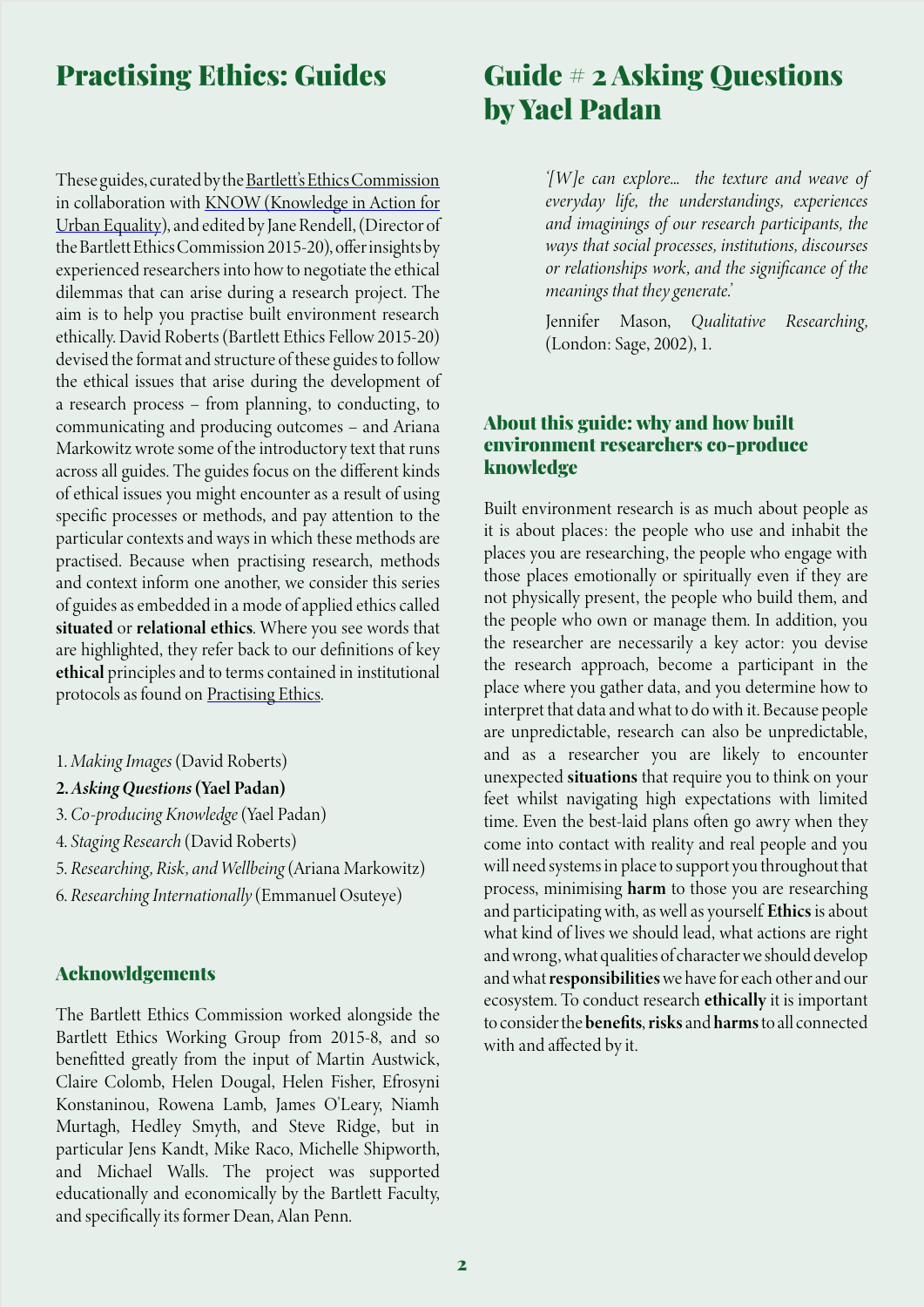## Why interview?

A very good way of finding out about people's relations to the built environment is to ask questions. Interviews can teach us about many different aspects of the built environment, such as decision-making processes by policy makers and planners; how people understand and use architectural and other spaces; how they feel about them; whether and how they would like to change or improve them.

Interviewing as a method for gathering information is widely used across disciplines. In the social sciences interviews often complement other methodologies such as observations, focus group discussions or census data. They are an excellent way to learn about opinions and experiences of individuals and to understand what matters to them. Interviews can provide insights into the diversity of meanings, as well as how and why they differ. In the humanities, interviews are often used to record oral histories. Narrative research provides insights into the lived experiences and memories of individuals. It may take the form of biographies, life histories, and various methods of life writing. Interviewing allows different voices to be heard and provides insights into notions of subjectivity, representation and voice.

Most interviews employ questions, but whether these questions are planned in advance, and how strict the interviewer is at keeping to a pre-decided list of questions and to the same sequence for each interviewer is partly a matter of choice, but also disciplinary habit. In the social sciences, interviews are generally classified into three categories: structured interviews, which follow a list of pre-determined questions that are rigorously repeated in different interviews; semi-structured interviews, which in addition to planned questions allow for flexibility in response to the content of the interviewee's answers; and unstructured interviews, which allow the conversation to be largely directed by the interviewee, and can be more of a dialogue or conversation. In the humanities, oral history, life history and other forms of interviewing which focus on personal accounts that are unique to each interviewee often use the format of unstructured interviews. Along this continuum, various types of interviews can be designed, to suit various research objectives.

## The ethics of interviewing

This guide is designed to support your interviews by making sure you are conducting them in an ethical manner. This means treating the participants with dignity and respect, and considering the benefits, risks and harms to all connected with and affected by the interviews you will conduct.

## How to use this guide

These guides to *Practising Ethics* define appropriate ways to engage ethically in research. *Asking Questions*  aims to assist you in recognising the ethical dilemmas which arise from asking questions and to address and reflect on these with confidence. It is designed to be a point of reference at any stage of your research – from planning your project, to conducting activities in the field, to communicating what you have learned through the production of particular research outputs.

*Asking Questions* contains *principles, questions*, *guidelines* and *resources*. The *principles* in the next section inform best practice. These are not just regulatory hurdles for you to jump through at the beginning stages of your research but concepts that ground ethical inquiry throughout. They help you develop and refine an approach that it is sensitive to the physical and emotional challenges that may arise in the research process, enabling you to be a more effective researcher. The series of guiding *questions* act as prompts for you to reflect on the potential ethical considerations which emerge throughout a project, before, during, and after you conduct your research. The *guidelines* expand on the questions, illuminate the different ethical concerns they raise, and recommend actions which embody these principles. The *resources* section provides additional information.

These guides are not exhaustive and cannot address all the possible situations you will face, particularly for research on sensitive topics or in places experiencing violence or instability. But learning from the experiences of others, will help you gain the ability to reflect on what you encounter, and to make informed judgements about the best way to practise your research ethically. Insightful and imaginative research encompasses a range of sites, cultural contexts, and people and there will always be a need for flexibility and care.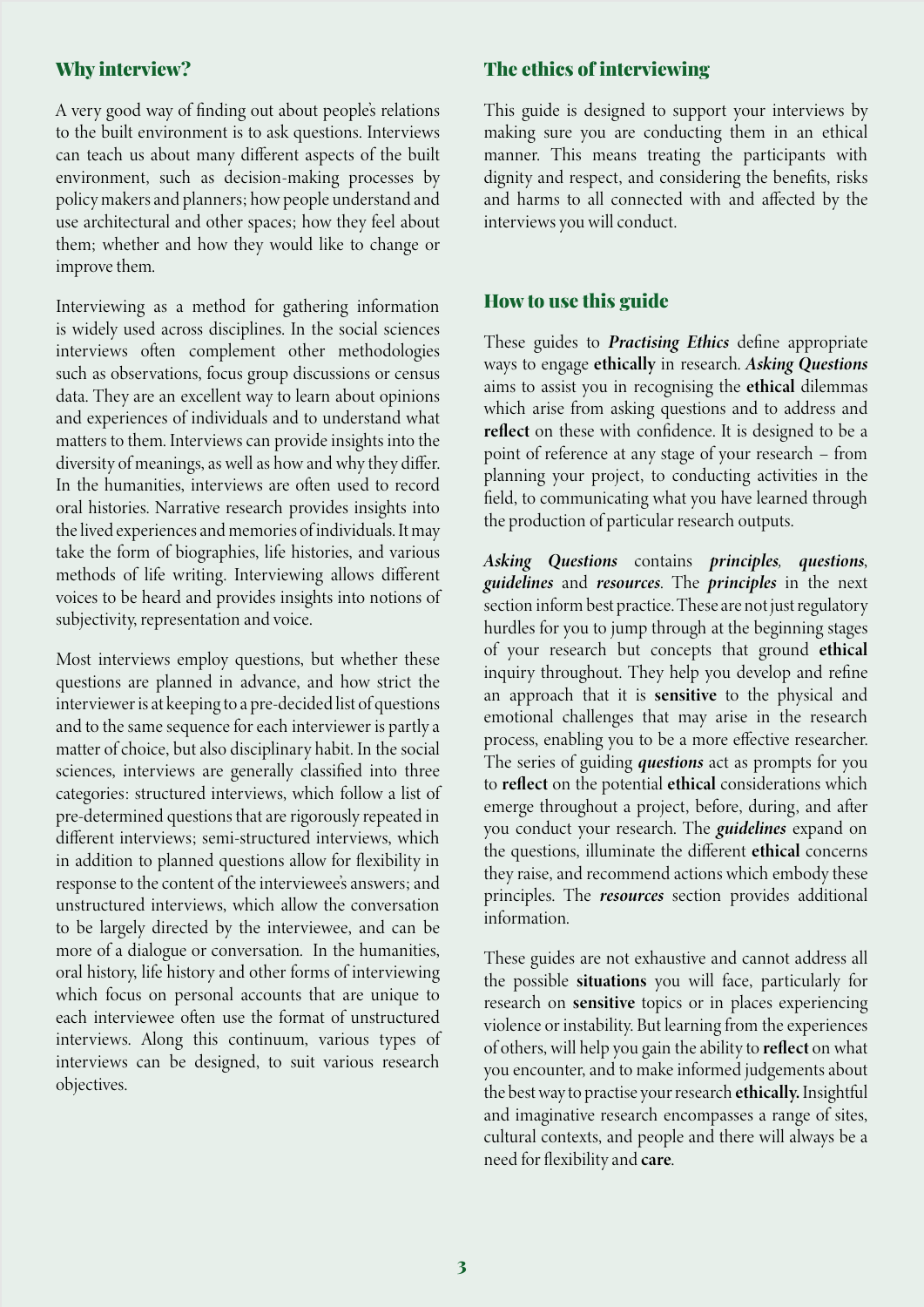# **Questions**

# Principles

## When planning: *Preparing and anticipating*

- 1. How do I choose and approach my interviewees?
- 2. Have I found out enough about the local social/cultural/political context?
- 3. How do I ensure my interviewees understand the purpose of our interview?
- 4. If my questions make my interviewees uncomfortable, what can I do?
- 5. How will I store and manage the information I gather?

## While interviewing: *Interviewing with care*

- 6. How am I treating my interviewees?
- 7. Can I sense tensions/sensitivities/ expectations?
- 8. Am I making anyone feel uncomfortable?

## Before writing: *Consulting and checking*

- 9. Have I stored my data securely?
- 10. Have I made sure that information remains confidential?
- 11. Will I share the transcript of the interview with my interviewees?
- 12. Will I share my interpretations with my interviewees?

The people, places and research methods you use will each raise their own ethical considerations related to a common set of principles that encourage ethical conduct and promote interaction based on good faith and mutual respect.

*Benefit not harm:* Your research should have a benefit to society and any risks involved to participants must be minimized, balanced against the potential benefit to the overall community, and clearly explained to participants before they give their consent.

*Informed consent:* You need to inform your participants about the study and what is being asked of them, including any potential risks or benefits, in order for them to make an informed and voluntary decision about whether or not to participate in the research.

*Confidentiality:* You need to inform participants of the extent to which confidentiality can be assured and respect their right to remain anonymous in dissemination and display.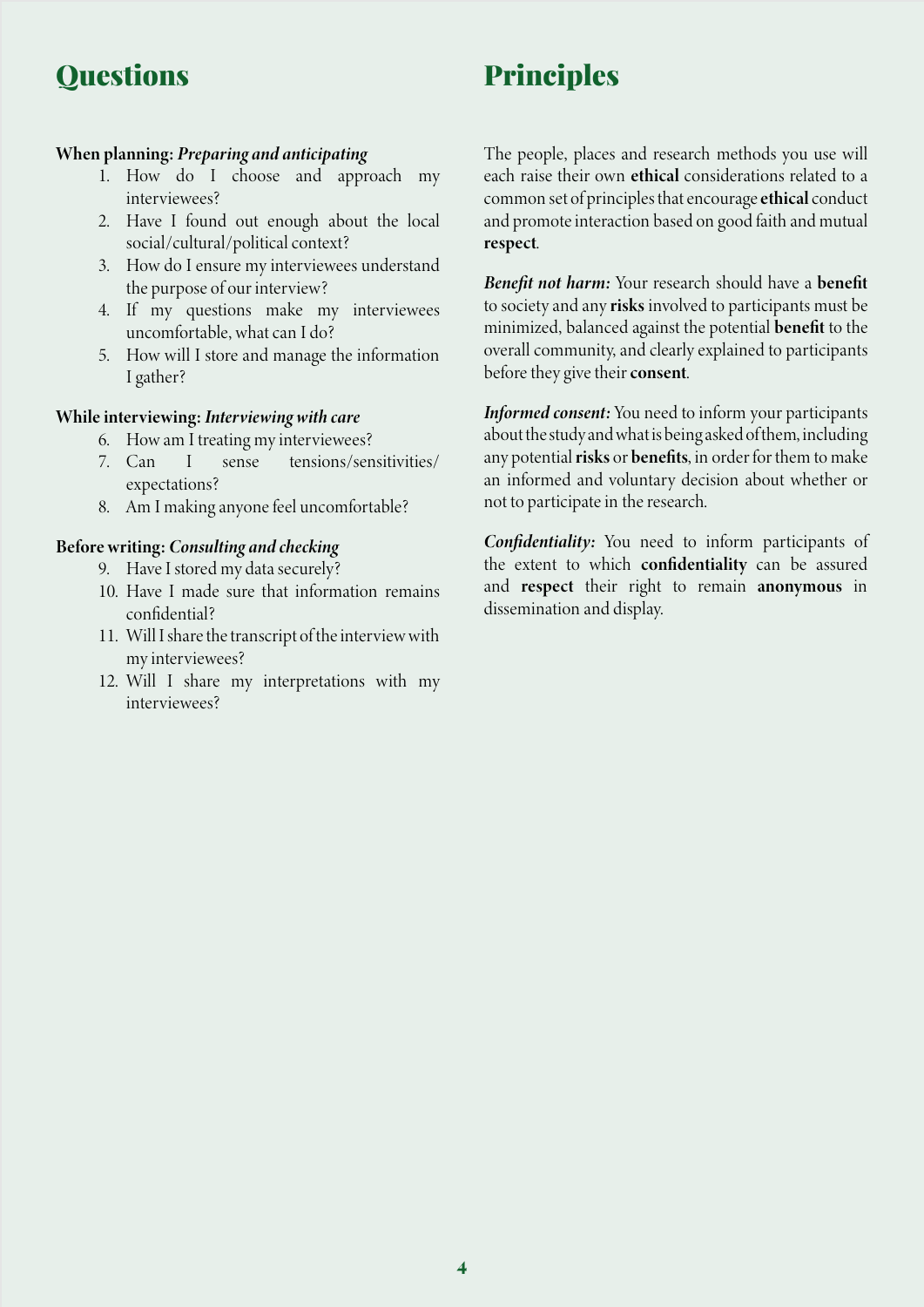# Guideline 1 When planning research: *Preparing and anticipating*

A good way to start planning an interview, is to consider that although interviews are planned activities conducted for research purposes, it is a good idea to regard them as conversations or dialogues, which are very different from interrogations.<sup>1</sup> Ethics in the interview involves listening, paying attention and being non-judgemental.<sup>2</sup> In the dialogue or conversation that takes place during an interview, it can be helpful to consider how knowledge is being co-produced with your participants, rather than extracted from them.

#### *Who are you going to interview?*

Decisions concerning your choice of the interviewees can raise ethical issues that require careful considerations. These will of course vary according to context, but may include questions such as whether the interviewees represent a diversity of opinions, whether marginalised or disempowered persons have been included, whether you have paid careful attention to issues such as power inequalities, race, age, gender, and other considerations which may cause the exclusion of important voices. In all cases, recognising your own positionality is an important step in choosing your interviewees.

Once you have chosen your interviewees, take time to reflect in a similar way about how you will go about building a rapport with them. Give some thought to the cultural context of the interview, including the linguistic context. Will you need to use a mediator or an interpreter? In addition, consider the power relations between yourself and your interviewees. Different kinds of power dynamics can affect the interview, such as whether you are a young researcher interviewing an established professional/expert, or a privileged researcher interviewing vulnerable people; as well as the implications of differences in gender, age, ethnic, social and other inequalities that might exist between your position as interviewer and the position of your interviewees.

#### *Preparing the interview*

In order for your questions to be relevant and ethical, make sure you familiarise yourself first with the context and the topic. In addition, take time to think about how to present your research to the interviewees. Preparing your information sheet and consent form is not only a requirement of any institutional Research Ethics Committee, but also good way to clearly summarise and share the purpose and content of your research.

#### *Information sheet*

You need to explain to your interviewees the purpose and content of the project/research; why are you conducting the research? what is being asked of them? are there any potential risks or benefits? The information sheet you prepare will also need to describe how the information and data obtained will be used, processed, shared and disposed of, prior to obtaining consent.<sup>3</sup> It is best to write your information sheet with your interviewees in mind, and to make sure that the information you provide is clear and appropriate to people's background, literacy and context.

#### *Consent*

Based on the information you provide your interviewees will be asked to make an informed and voluntary decision concerning whether they would like to participate in the research. Consent is usually given by signing a consent form. Like the information sheet, consent forms should also be context-sensitive and accessible. Signed consent may nevertheless sometimes be ethically inappropriate, for example in contexts where people are suspicious and reluctant to sign any kind of form because of specific political or social circumstances; or because they do not speak the language in which the form is written; or are illiterate. In such cases, spoken consent may be obtained, but it must be recorded in writing or on a recording device. However, participants also need to agree to be voice-recorded, and if notes are taken then they need to agree to this too. Consent can be revoked, and the interviewees should be informed that they can withdraw from an interview at any point.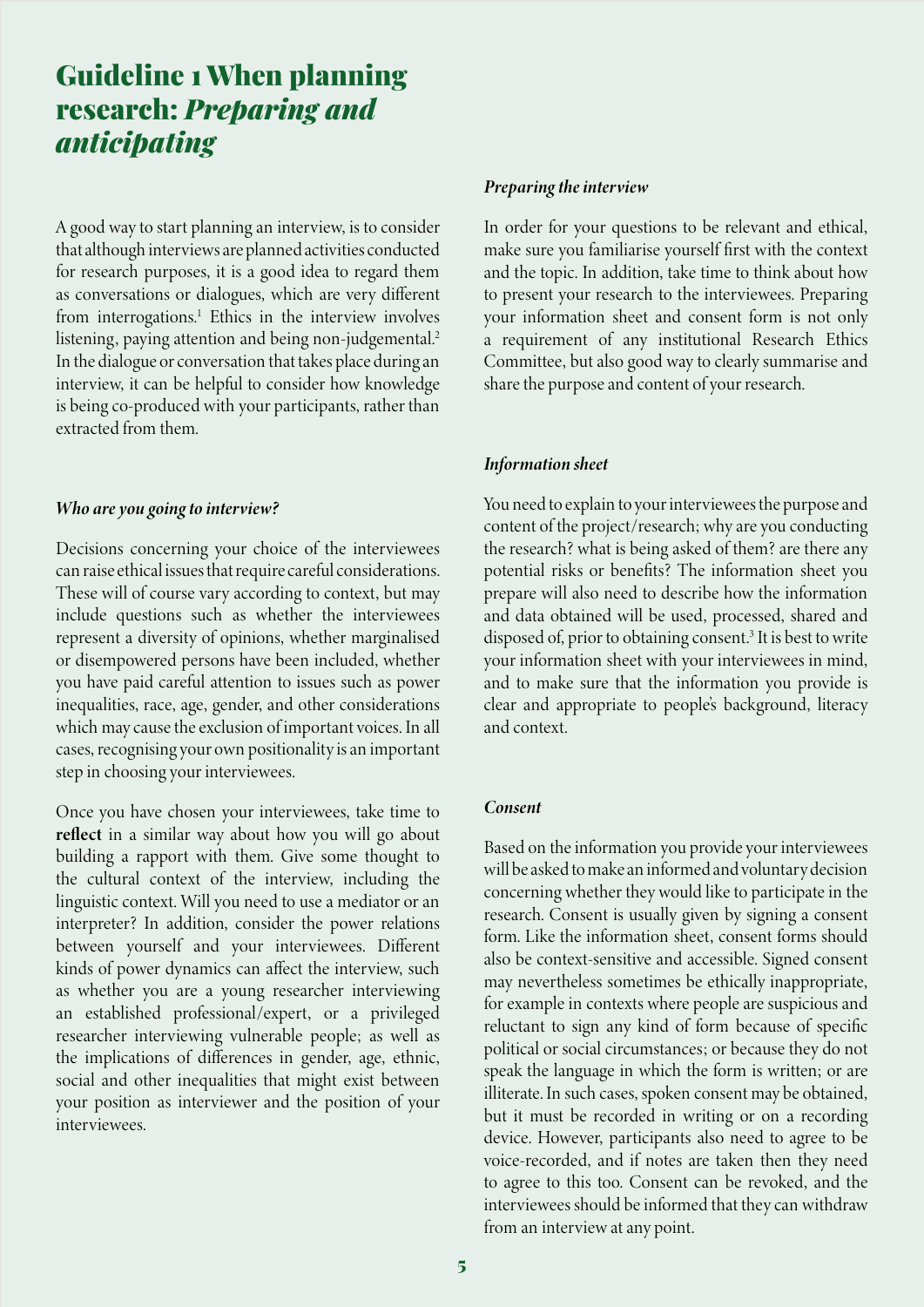#### *Confidentiality*

Confidentiality relates to the use of information that has been collected by researchers, and the extent to which it is made publicly known.4 Participants should be assured that the data collected will be securely stored, that information supplied by them to the researchers will remain confidential, and that their identities will be concealed unless they request otherwise.<sup>5</sup> They should also be made aware in cases where it will be difficult to conceal their identity (e.g. when a small group is involved, or if the information will be disseminated within their community), and given the opportunity to decide how they want this issue to be addressed.

#### *Anonymity*

Anonymity relates to ascribing the information to specific individuals, and whether they can be identified from the data or from other information disclosed by the researchers.<sup>6</sup> In order to protect the privacy and safety of the participants, they should be asked whether they wish to be named, or whether they would like to be anonymised or pseudonymised. Unless they clearly state that they agree to being identified, it is advisable that anonymity should be your default option.

#### *Framing the questions*

Some ethical issues can come up as a result of the way questions are prepared and framed. It is important to consider issues such as: Am I asking a question which presupposes an answer? Do the questions I am asking respect my interviewees' backgrounds and experiences?<sup>7</sup>

### *Interviewing potentially vulnerable people and conducting sensitive research*

Research involving children and young people, those with a learning disability or cognitive impairment, individuals in a dependent or unequal relationship, and other potentially vulnerable groups, will certainly require ethics approval from your institutional Research Ethics Committee. This is also the case with 'sensitive research', involving 'sensitive research topics' and 'special category personal data'.

What do 'personal data' and 'sensitive personal data' mean? According to the General Data Protection Regulation, personal data is any information relating to an identified or identifiable person.<sup>8</sup> Sensitive or special category personal data means: personal data revealing racial or ethnic origin; personal data revealing political opinions; personal data revealing religious or philosophical beliefs; personal data revealing trade union membership; genetic data; biometric data (where used for identification purposes); data concerning health; data concerning a person's sex life; and data concerning a person's sexual orientation.<sup>9</sup>

What are sensitive research topics? The Economic and Social Research Council (ESRC), lists some examples of sensitive topics, including 'participants' sexual behaviour, illegal or political behaviour, experience of violence, abuse or exploitation, mental health, their personal or family lives, or their gender or ethnic status.'10 This type of research could entail more than minimal risk to participants, third parties or researchers, which must be recognised, managed, and minimised.<sup>11</sup>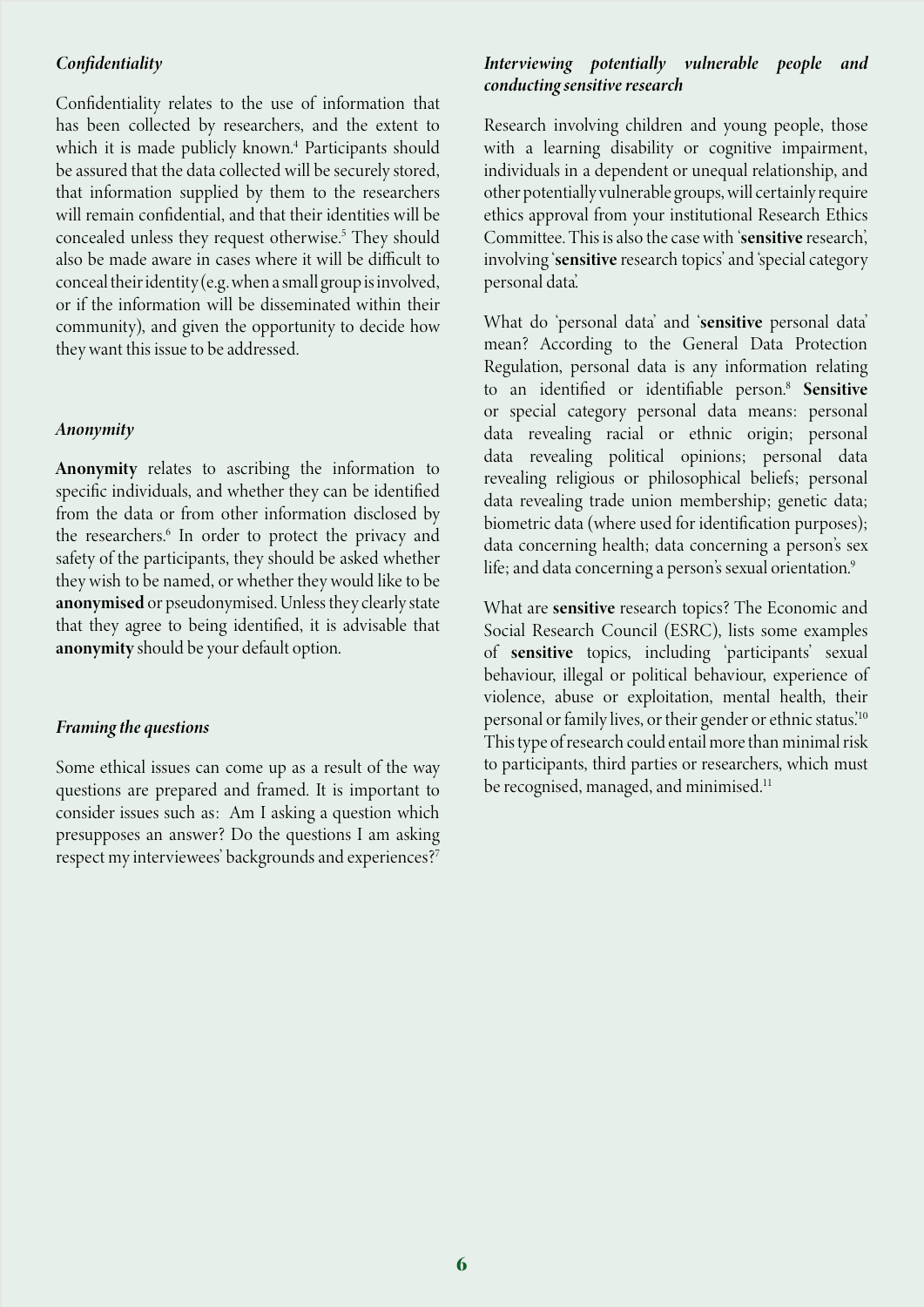## Guideline 2 When conducting the research: *Interviewing with care*

The interview is a social situation, involving interpersonal relationships and interpretations. Awareness of these qualities can shift the interview from a session of questions and answers into an informal, dialogic and conversational mode. The interchange that takes place within the interview can be understood as a series of 'relational moments' in which the identities of both researcher/interviewer and interviewee are mutually performed and read.12 Furthermore, as Lynn Abram points out in reference to oral history interviews, that as these two subjectivities collide, the mode of collision (which may be characterised by collaboration and rapport, but also by power relations and misunderstandings) impacts how the resulting narrative is recounted.<sup>13</sup>

#### *Where to interview?*

It is a good idea to find a quiet place where the interviewee can feel comfortable and relaxed. However, depending on the context, care should also be given for the safety of both the interviewee and the interviewer. In this regard, you are advised to consider that meetings in a quiet public place are safer than interviewing people in nonpublic places, including their homes.14 Remember that in order to engage in a meaningful conversation, both you and your interviewee should feel safe and comfortable.

#### *Expect the unexpected*

A range of ethically-challenging situations can arise during the interview. They cannot be anticipated, and there are no ready answers or solutions. It is therefore important to consider different scenarios in advance, and think about ways of handling them. Some examples are:

#### *Causing distress*

Some questions can create discomfort or upset your interviewee; and researching sensitive subjects can be upsetting for the researcher as well.<sup>15</sup> Marilys Guillemin and Lynn Gillam identify what they call 'ethically important moments', such as when participants are distressed or reveal a vulnerability, or when the researcher must make a decision whether, and how far, to probe a participant about a difficult or troubling experience, or when someone discloses something that gives cause for concern about them or someone else<sup>16</sup>

#### *What can be done?*

Prepare to pause the interview and give the interviewee a chance to decide whether they want to carry on; change the topic and return at a later point to the distressing issue; break off the interview and re-schedule; or end the interview altogether.17 Remember and remind the interviewee of their right to choose not to respond to a question or withdraw from the research at any time, so it is their decision if they want to stop the interview. As Gill Valentine advises: 'Be sensitive to their responses, and never pressurise people to talk about anything which is obviously making them uncomfortable or distressed. If you are planning to carry out sensitive research it is advisable to find out about local counselling and support services, so that if necessary you can pass this information on to your informants.'18

#### *Problematic statements*

What happens if an interviewee expresses an offensive view? It is important to think of your reaction in advance. Some researchers argue that the researcher should challenge offensive views, because remaining silent might be understood as agreement, and may therefore reproduce or legitimise these views. Other researchers argue that contesting offensive statements will not change the interviewee's views, but could destroy their trust and rapport, and thus damage the research.<sup>19</sup>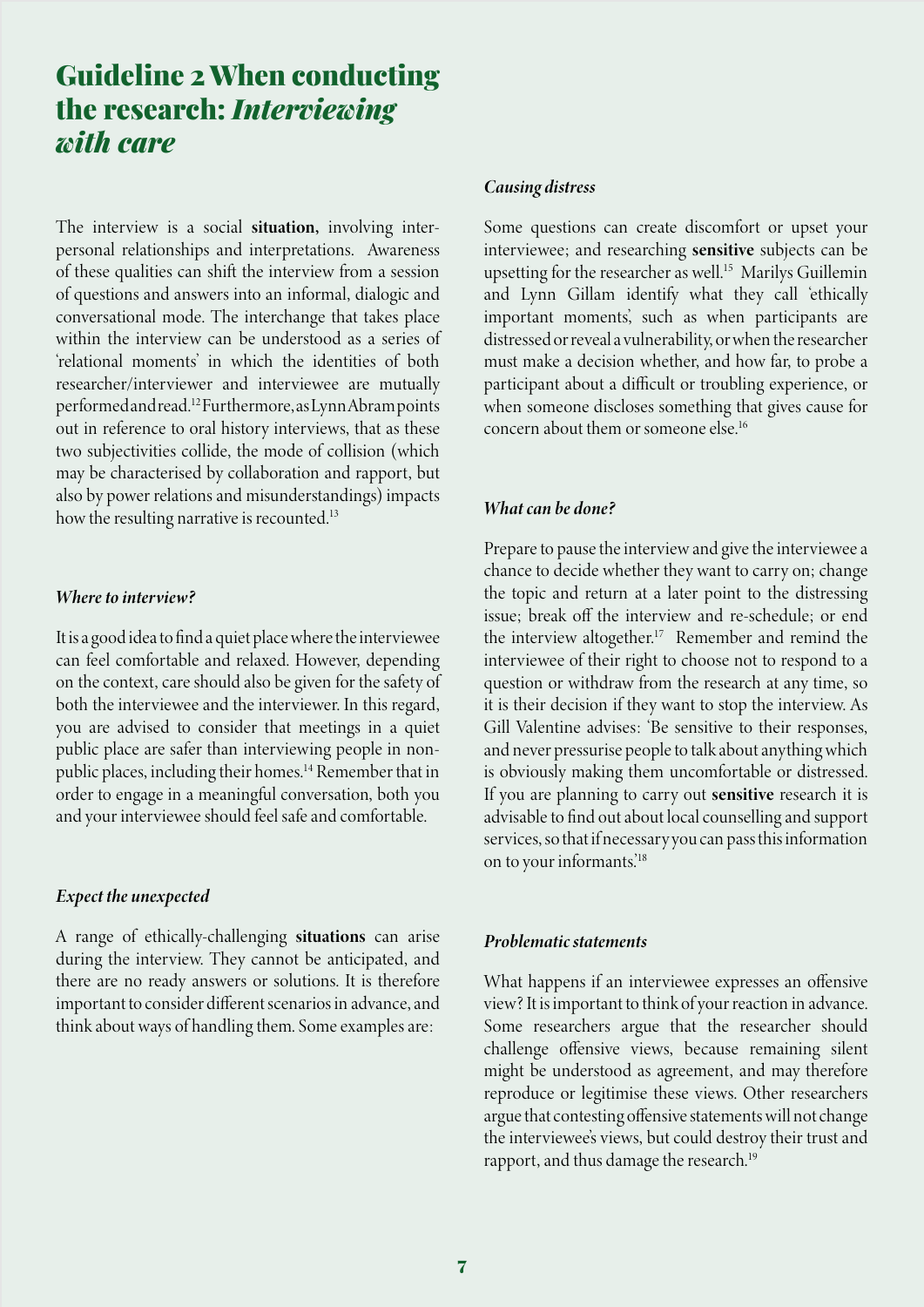## Guideline 3 When producing and communicating research outputs: *Consulting and checking*

#### *Anonymising*

As mentioned above in Guideline 1, anonymising is a way to avoid risk of harm to your participants, and protect their privacy and safety. Therefore, in your research outputs, participants should be anonymised unless they ask to be named. This can be done in various ways, for example by using pseudonyms (possibly selected by the participants themselves) or interviewee numbers, as well as not specifying the location of the research, and concealing the names of identifying features mentioned by the interviewees, including for example names of other people, places, or institutions.20 In the UK similar guidance about respecting the anonymity of respondents is given by the Economic and Social Science Research Council,<sup>21</sup> and the British Educational Research Association (BERA) advises that 'fictionalising' approaches can be used, provided that an explanation is provided by the researcher about how and why this was done.22 This may not always be possible, as in some cases it may be difficult to conceal a participant's identity. Furthermore, you, the researcher, as an outsider, may not be aware that certain details might potentially disclose the identity of a participant.<sup>23</sup> In addition, researchers have pointed out that extensive removing or changing of details could distort the data and compromise its accuracy and integrity, $24$  or may even result in making research materials virtually meaningless.25 Researchers need to consider these issues carefully. If you expect such difficulties to come up in your research, it is a good idea to state them in the consent form, and make your interviewees aware of them in advance.26

### *Storing the data*

Research data must be kept securely, and in the UK and EU its storage must comply with the General Data Protection Regulation (GDPR), which specifies the way in which personal data can be collected, used, retained and deleted. Guidance to complying with GDPR can be found on the website of UK Research and Innovation (UKRI).27 The British Educational Research Association (BERA) website has useful information about the required arrangements for maintaining the security of research data,<sup>28</sup> and the UK Data Services website provides information about storing and preserving data.29

#### *Transcribing*

Once you have completed your interview you will need to transcribe it. You can do this yourself, or it can be done using software. There are various software options for automatic transcription of interviews (for example Sonix and Happy Scribe). Automatic transcription saves time and is easy to use, but can be costly, and some errors can occur because of issues such as distance from the microphone, people talking at once, or speakers that have strong accents. To improve accuracy and quality, it is best to go over the automatic transcriptions while listening to the audio files, and type corrections into the text manually. Transcribing your own interviews (or correcting the automatic transcriptions yourself), rather than having someone else do this for you, is extremely important, because you are able recall the conversation. This will assist you in understanding unclear words or phrases. It will also give you an opportunity to add meaningful comments, such as descriptions of nonverbal gestures, to the text,<sup>30</sup> and to notice additional or undetected aspects that you had not been aware of during the interview itself.<sup>31</sup>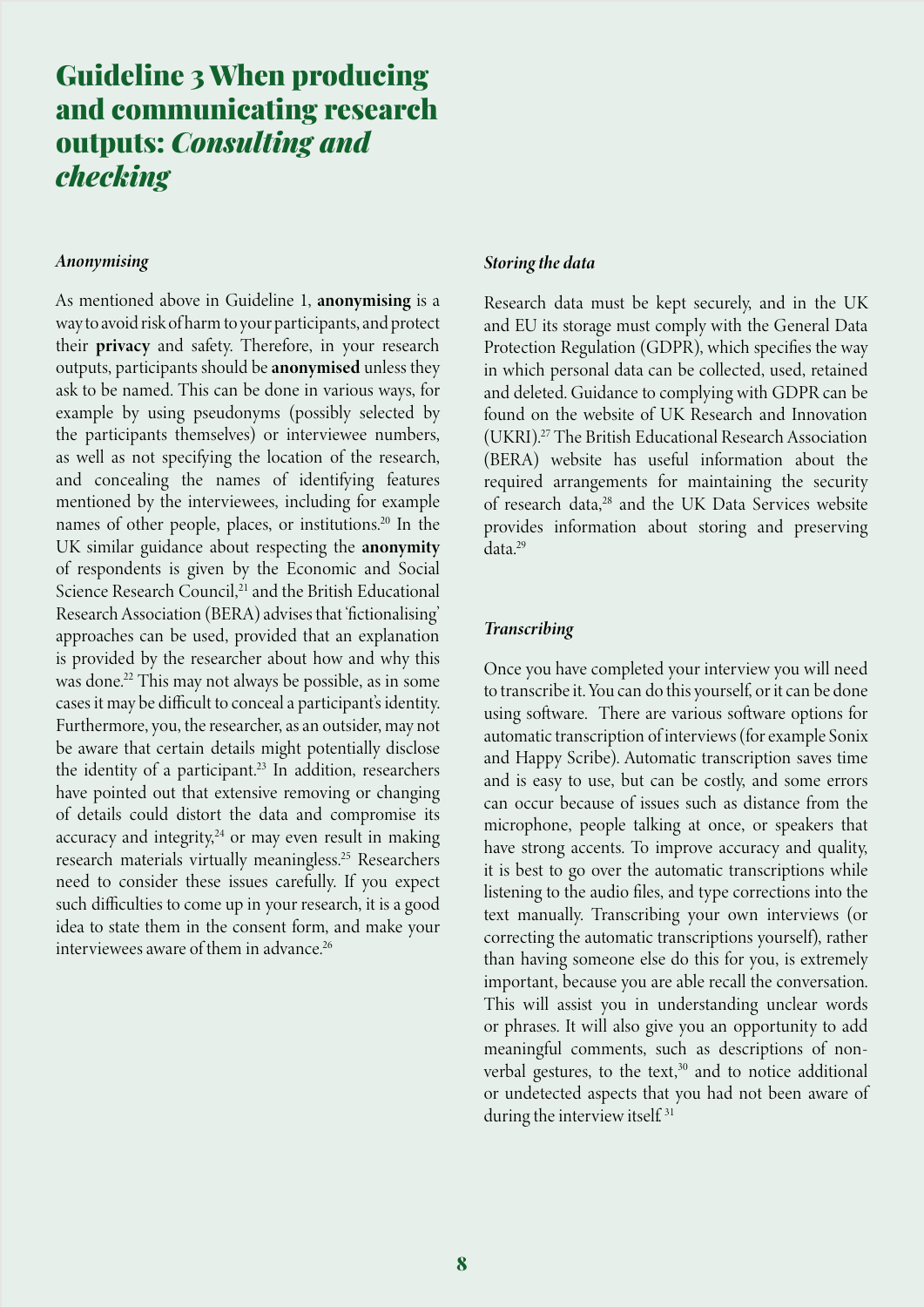#### *Providing the interviewee with a transcript*

You may want to share the transcribed interviews with your interviewees. There are many advantages to sharing the transcripts. Some of them are practical, such as allowing the interviewee to correct transcription mistakes and make sense of unclear words or segments. Others relate to issues regarding content, such as validation of data, having a more accurate representation of the interviewee's voice, giving interviewees control over making changes to their words, deciding to omit certain segments, and explaining their responses.<sup>32</sup> Disadvantages of sharing the transcript include interviewees potentially making changes, editing the text or adding information to an extent that the transcript may no longer represent an accurate reflection of the interview. Although this could improve the quality of the data, the spontaneous responses and the immediacy of the interview may be lost.<sup>33</sup>

There are some other options, such as sharing with your interviewees a summary of their interview, or sharing your interpretation. Alternatively, you may choose to provide your interviewees with a wider summary of the findings/research results at the end of the research.

It is important that you consider these options and their relevance for your research, and make your decision in advance about the extent to which you will share transcripts with your interviewees. You should then clarify your intentions to them before interviewing.<sup>34</sup> It is a good idea to state this on the consent form, so that your interviewees can agree in advance or discuss any reservations with you. In all cases, make sure you deliver what you promise.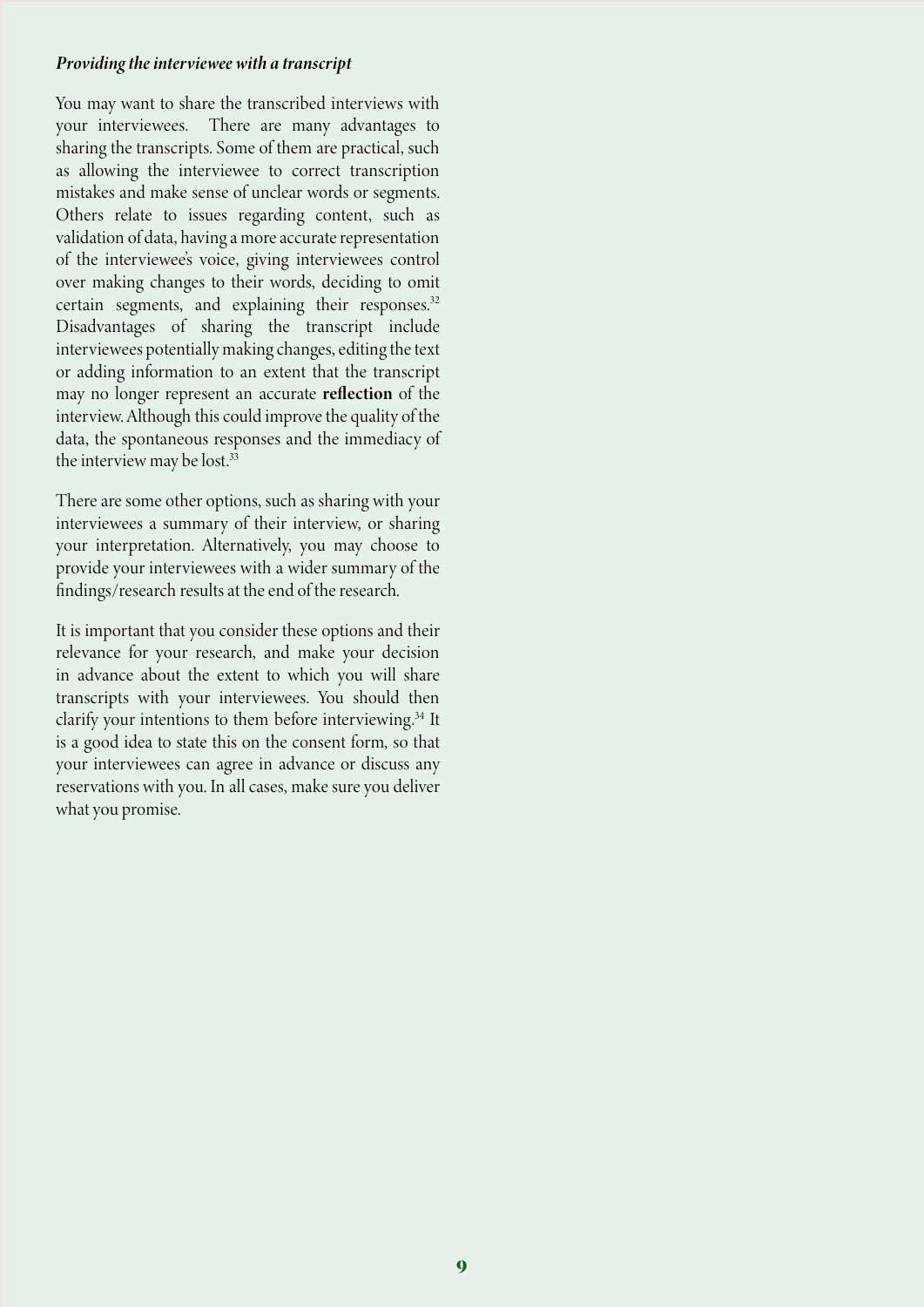## **Resources**

### **Websites**

- [Association of Social Anthropologists of the UK and](https://www.theasa.org/ethics/guidelines.shtml) [Commonwealth](https://www.theasa.org/ethics/guidelines.shtml)
- [British Educational Research Association](https://www.bera.ac.uk/publication/ethical-guidelines-for-educational-research-2018-online#privacy)
- [ESRC Framework for Research Ethics](https://esrc.ukri.org/files/funding/guidance-for-applicants/esrc-framework-for-research-ethics-2015/)
- [ESRC's Research Ethics Guidebook](http://www.ethicsguidebook.ac.uk/Asking-questions-of-participants-100)
- [Information Commissioner's Office \(ICO\) Definition of](https://ico.org.uk/for-organisations/guide-to-data-protection/guide-to-the-general-data-protection-regulation-gdpr/key-definitions/what-is-personal-data/) [personal data](https://ico.org.uk/for-organisations/guide-to-data-protection/guide-to-the-general-data-protection-regulation-gdpr/key-definitions/what-is-personal-data/)
- [Information Commissioner's Office \(ICO\) Definition of](https://ico.org.uk/for-organisations/guide-to-data-protection/guide-to-the-general-data-protection-regulation-gdpr/lawful-basis-for-processing/special-category-data/.) [special category data](https://ico.org.uk/for-organisations/guide-to-data-protection/guide-to-the-general-data-protection-regulation-gdpr/lawful-basis-for-processing/special-category-data/.)

**[Oral History Society](https://www.ohs.org.uk/advice/ethical-and-legal/2/#before-interview)** 

- [Oxford University 'Best Practice Guidance'](https://researchsupport.admin.ox.ac.uk/files/bpg01researchersafetypdf.)
- [UCL Accepter Ethical Standards](https://ethics.grad.ucl.ac.uk/accepted-ethical-standards.php.)
- [UCL Guidance about Sensitive Research](https://www.ucl.ac.uk/research/integrity/sensitive-research)
- [UCL's Guidance for Researchers on Appropriate](https://www.ucl.ac.uk/legal-services/ucl-general-data-protection-regulation-gdpr/guidance-notices-ucl-staff/guidance-researchers-0) **Safeguards**
- [UCL Personal Data Overview](https://www.ucl.ac.uk/data-protection/guidance-staff-students-and-researchers/practical-data-protection-guidance-notices/personal-data)
- [UCL Research Ethics Committee](https://ethics.grad.ucl.ac.uk)
- [UCL guide for storing and preserving data](https://www.ucl.ac.uk/library/research-support/research-data-management/best-practices/how-guides/storing-preserving-data)
- [UK Data Services: Store Your Data](https://ukdataservice.ac.uk/manage-data/store.aspx.)
- [UKRI 'GDPR and Research An Overview for](https://www.ukri.org/files/about/policy/ukri-gdpr-faqs-pdf/.) [Researchers'](https://www.ukri.org/files/about/policy/ukri-gdpr-faqs-pdf/.)

#### References

- Abrams, Lynn. *Oral History Theory*. London: Routledge, 2010.
- Dowling, Robyn. 'Power, Subjectivity, and Ethics in Qualitative Research'. In *Qualitative Research Methods in Human Geography*, edited by Iain Hay, Second edi., 19–29. Oxford: Oxford University Press, 2008.
- Dunn, Kevin. 'Interviewing'. In *Qualitative Research Methods in Human Geography*, edited by Iain Hay, Second edi., 79–105. Oxford: Oxford University Press, 2008.
- Guillemin, Marilys, and Lynn Gillam. 'Ethics, Reflexivity, and 'Ethically Important Moments' in Research'. *Qualitative Inquiry* 10, no. 2 (2004): 261–80. https:// doi.org/10.1177/1077800403262360.
- Hagens, Victoria, Mark J. Dobrow, and Roger Chafe. 'Interviewee Transcript Review: Assessing the Impact on Qualitative Research'. *BMC Medical Research Methodology* 9, no. 1 (2009): 1–8. https:// doi.org/10.1186/1471-2288-9-47.
- Koning, Martijn de, Birgit Meyer, Annelies Moors, and Peter Pels. 'Guidelines for Anthropological Research: Data Management, Ethics and Integrity'. *Ethnography* 1–5 (2019). https://doi. org/10.1177/1466138119843312.
- Krueger, R.A., and M.A. Casey. *Focus Groups: A Practical Guide for Applied Research*. 3rd editio. Thousand Oaks, California: Sage, 2000.
- Longhurst, Robyn. 'Semi-Structured Interviews and Focus Groups'. In *Key Methods in Geography*, edited by S. Clifford, N.J., Cope, M., Gillespie, T. W., French, 117–32, 2003.
- Mason, Jennifer. *Qualitative Researching*. 2nd editio. London: Sage, 2002.
- Mero-Jaffe, Irit. '"Is That What I Said?" Interview Transcript Approval by Participants: An Aspect of Ethics in Qualitative Research'. *International Journal of Qualitative Methods* 10, no. 3 (2011): 231–47. https://doi.org/10.1177/160940691101000304.
- Sim, Julius, and Jackie Waterfield. 'Focus Group Methodology: Some Ethical Challenges'. *Quality and Quantity* 53, no. 6 (2019): 3003–22. https://doi. org/10.1007/s11135-019-00914-5.
- Valentine, Gill. 'Tell Me about...: Using Interviews as a Research Methodology'. In *Methods in Human Geography: A Guide for Students Doing a Research Project*, edited by Robin Flowerdew and David Martin, Second edi., 110–36. London and New York: Routledge, 2005.